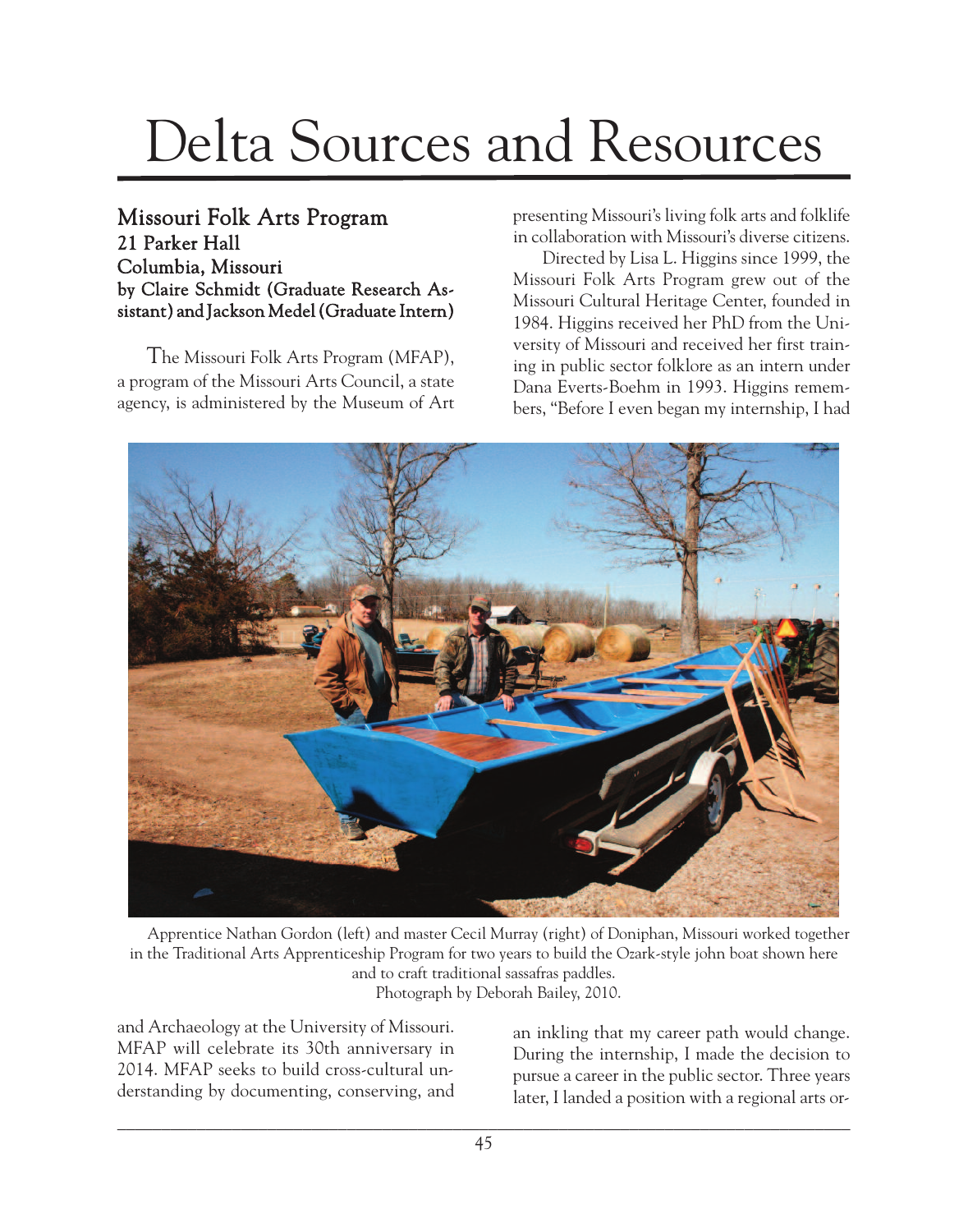ganization in Atlanta, Georgia, working with Peggy Bulger, one of the leaders in our field. It's no surprise that the Missouri Folk Arts Program internship has been a priority for me since I returned to direct the Folk Arts Program in 1999. The internship not only benefits the students, our program and the state, but we also contribute to the future of the field of folklore."

Deborah Bailey has worked as the Folk Arts Specialist at the Missouri Folk Arts Program since 2000. Bailey coordinates the Traditional Arts Apprenticeship Program, including application and panel processes, documentation, new artist identification, public programming, documentation and presentation of the folk arts in Missouri, and she is well-loved by Missouri's traditional artists for her kindness and tireless work. Higgins and Bailey are assisted every year by a graduate research assistant, a graduate intern, and a work-study student, thanks to federal and university funding.

The Missouri Folk Arts Program's longestrunning project is the Traditional Arts Apprenticeship Program (TAAP). The project pairs master folk artists with skilled apprentices to pass artistic traditions on to future generations. This program honors well-known Missouri traditional art forms like old-time fiddle and



Angela Williams interviews master luthier Geoffrey Seitz in his shop in St. Louis, Missouri during a 2011 fieldwork outing for the Community Scholars Program. Photograph by Deborah Bailey.

and evaluations. She also provides assistance to artists and curates exhibits. Her skills as a fieldworker and documentation specialist have already made a great contribution to the dance; lesser known regional traditions like Ozark johnboat building; and an array of artistic traditions brought to Missouri by recent immigrants and refugees, such as textile arts like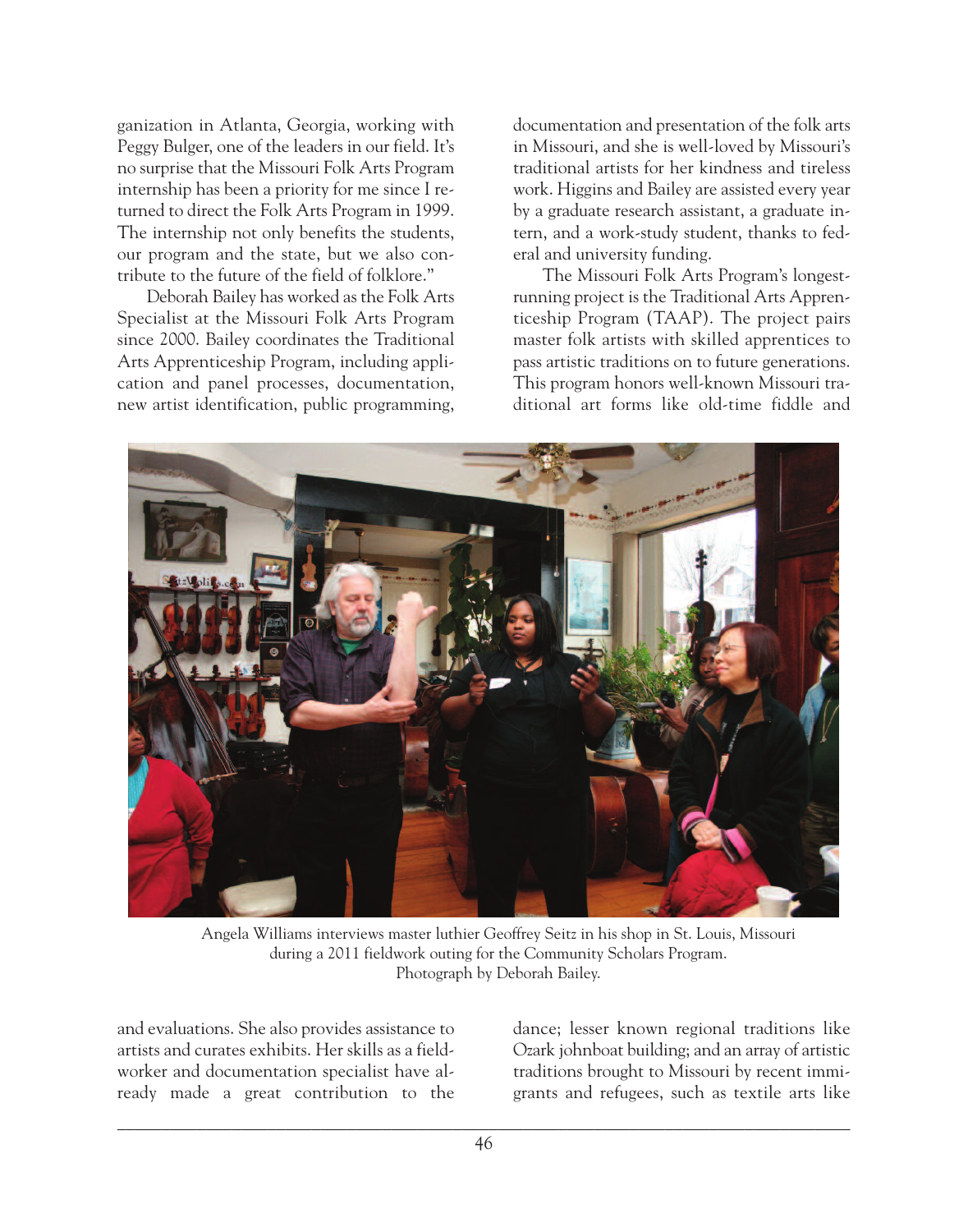

Missouri Folk Arts Program graduate interns like MA student Tahna Henson (shown here in 2008) gain experience in fieldwork, documenting living cultural heritage. Photograph by Deborah Bailey.

Mandingo tie-dye and ritual dances like the Vietnamese Dragon Dance. Since 1988 MFAP has collaborated with the Department of Natural Resources' State Museum to produce Tuesdays at the Capitol, interactive demonstrations by apprenticeship teams on select Tuesdays in April. In further efforts to bring Missouri's living traditions to wider audience, since 1996, MFAP has collaborated with Friends of Historic Boonville, producers of the Big Muddy Folk Festival, where MFAP co-coordinates a public presentation (performance, demonstration, or workshop) by apprenticeship teams. These events put the folk arts directly into the public sphere, making them accessible and broadening awareness of their living and persistent nature.

Folk arts-in-education is at the heart of the Missouri Folk Arts Program. In 2009, MFAP published Show-Me Traditions: An Educators' Guide to Teaching Folk Arts and Folklife in Missouri Schools, funded by the National Endowment for the Arts and the Dana Foundation. An electronic version was published on the MFAP website in 2011 and won the Dorothy Howard Folklore and Education Prize from the American Folklore Society. Master storyteller Gladys Coggswell (a veteran of the Traditional Arts Apprenticeship Program, serving seven times as a master artist, and among a number of artists trained by MFAP to create public programming for school children) recently led a residency at two Columbia, Missouri elementary schools, teaching students storytelling and story-collecting skills. MFAP coordinated the project in partnership with colleagues at the Museum of Art and Archaeology. The College of Arts and Science and the Missouri Arts Council provided funding. MFAP director Lisa Higgins also co-authored a chapter about folk artist residencies in Missouri schools in the recently-published book, Through the Schoolhouse Door: Folklore, Community, Curriculum from Utah State University Press (2011).

Just as the Traditional Arts Apprenticeship Program assists master artists to pass on their skills, MFAP's long history of graduate internships allows master folklorists Lisa Higgins and Deborah Bailey to share their knowledge with new generations of folklorists. Since 1993, MFAP has mentored eleven graduate interns who have gone on to careers in public folklore, public arts, education and academic careers. Graduate interns gain experience in fieldwork, documenting artists and art forms; archival work, storing, maintaining and curating the audio and video recordings, photographs, and work samples of artists; and arts administration, including grant writing, outreach and event planning.

In addition to the graduate internship, in partnership with the University of Missouri English department graduate program in Folklore and Culture Studies, the Missouri Folk Arts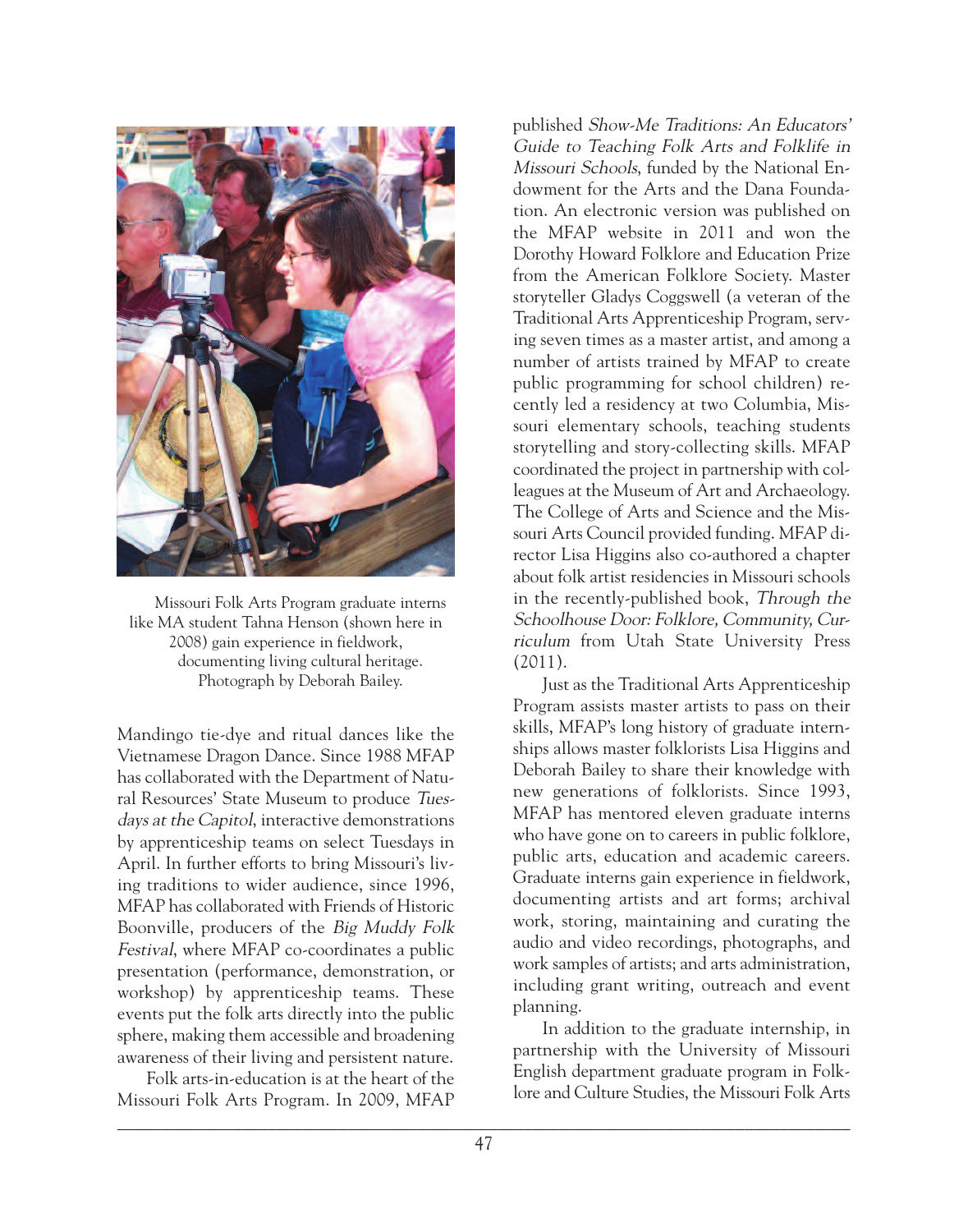Program also offers a Graduate Research Assistantship. This assistantship program provides for more intensive experience than the internship as well as financial support for the student. Both interns and assistants work in the day-to-day operations of MFAP in addition to conducting site visits with master-apprentice teams and other fieldwork projects.

In recent years, the Missouri Folk Arts Program has launched a new project: the Community Scholars Workshop Series. Since its inception in 2010, MFAP has held a series of six workshops and one convening, introducing community scholars to the nuts and bolts of documentation and presentation of local culture. Workshop leaders coached participants in collection work, including interviewing skills, digital photography and filming; production work, including video and audio editing, and power point presentation basics; and archival work, including record-keeping, storage and transcription. By providing technical assistance and fieldwork training to members of communities around the state, the Missouri Folk Arts Program ensures that the collection, documentation, and presentation of living folk arts is an accessible possibility for interested members of a community who may not have formal training in fieldwork practices. The intention to broaden both interest in the folk arts of Missouri and the practical skills necessary for accurate documentation of folk arts is central to both the Missouri Folk Arts Program as a whole and the Community Scholars Workshop Series in particular.

MFAP intends to continue expanding the Community Scholars Workshop Series by bringing individual workshops to more communities across the state of Missouri and by creating different levels of training for the growing cohort of participants who have attended the introductory level workshops. By expanding the reach of this workshop series to more communities across the state, the Missouri Folk Arts Program can continue the work of conserving, documenting, and expanding awareness of folk



New forms of folk art are nourished by the Traditional Arts Apprenticeship Program; here, master artist Mahmoud Conteh displays Gara, Mandingo tie dye, a cultural and ceremonial art form he brought from Sierra Leone when he immigrated to St. Louis. Photograph by Deborah Bailey, 2006.

arts in Missouri. Different levels of workshops, starting with beginner and continuing on to intermediate and advanced, will allow MFAP to not just increase awareness of living folk arts in Missouri but expand the participants' skill levels in interviewing, documenting, and presenting their research interests in terms of Missouri's living folk arts.

This summer, MFAP brought Missouri's traditions to the nation's capitol. From June 27th through July 8th of 2012, the Missouri Folk Arts Program participated in the Smithsonian Folklife Festival in Washington, DC. Held on the National Mall, this national festival of living cultural heritage celebrated the passage of the Morrill Act. The Morill Act, passed in 1862, established land grant universities (including